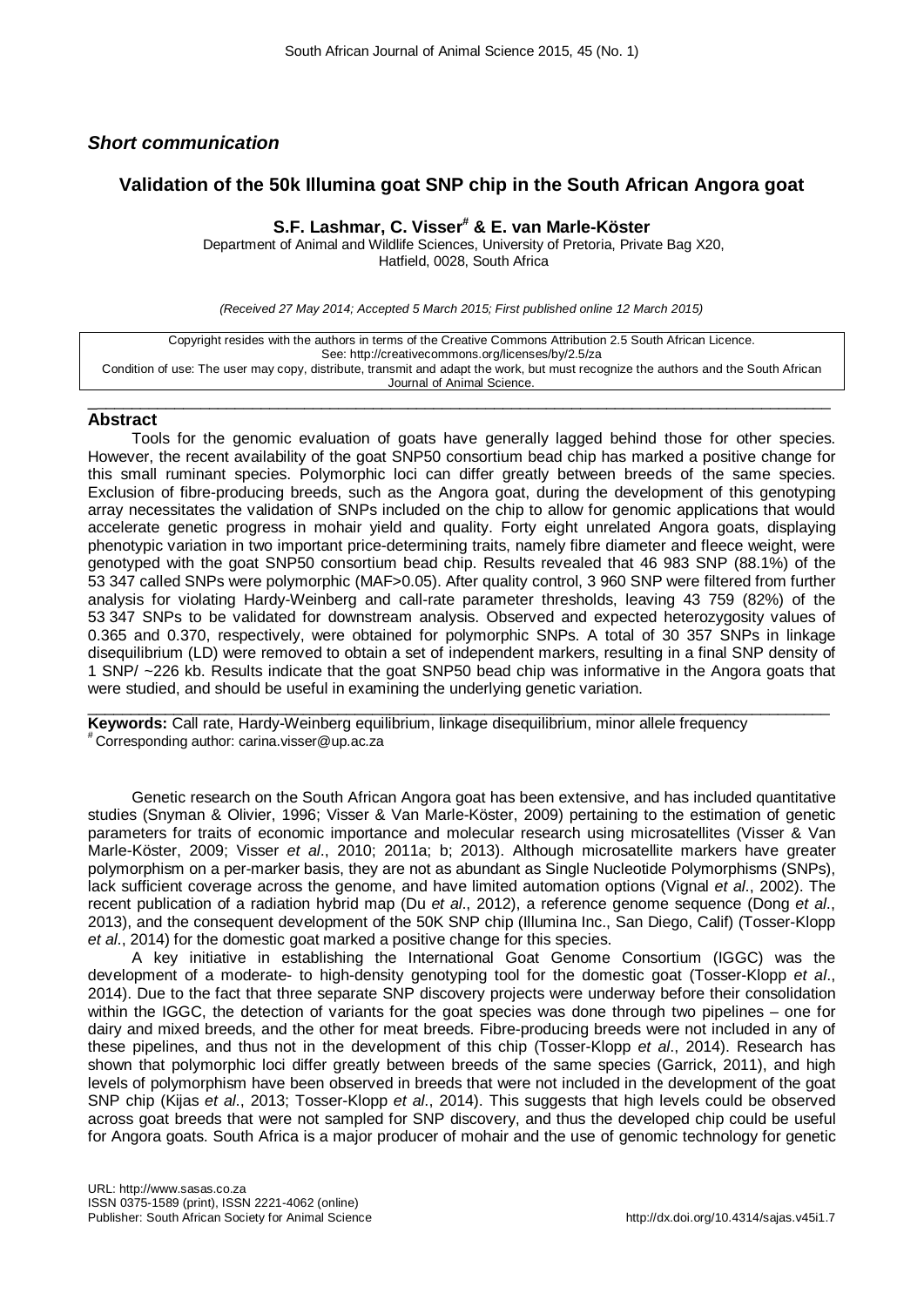improvement needs due consideration (Visser & Van Marle-Köster, 2014). The aim of this study was to validate the use of the goat SNP50 bead chip in the South African Angora population.

Whole blood samples of 48 unrelated Angora goat kids were collected from the DNA biobank for small stock research and conservation (Grootfontein Agricultural Development Institute, National Department of Agriculture). Animals with varying performance in two important price-determining phenotypic traits, namely fibre diameter and fleece weight, were chosen to ensure a diverse group of animals, and thus encapsulate a broad spectrum of genetic variation. For fleece weight, phenotypic values ranged from 0.5 kg for inferior animals to 2.4 kg for superior animals, and for fibre diameter phenotypic values ranged from 35.7 micron for inferior animals to 19.5 micron for superior animals. Blood samples were transported on ice to the University of Pretoria (UP). DNA was extracted from the whole blood samples at the Animal Breeding and Genetics Laboratory (UP), using Qiagen DNeasy Blood and Tissue kit® (Whitehead Scientific (Pty) Ltd, Cape Town, South Africa) according to the manufacturer's protocol. Genomic DNA quantity and quality for all samples were estimated with the NanoDrop spectrophotometer (NanoDrop ND-1000) and plate reader (SpectraMax® Microplate Reader) at the Genetics Department of the University of Pretoria, and the Qubit® 2.0 fluorometer (Life Technologies (Pty) Ltd, Carlsbad, Calif, USA) at the ARC Biotechnology Platform. The average DNA concentration obtained over all the samples was 74 ng/µL with an average 260 : 280 ratio of 2.03.

Genotyping was conducted at the ARC Biotechnology Platform with the Illumina goat SNP50 bead chip, which features 53 347 SNP probes distributed across the whole goat genome, and provides an average inter-SNP spacing of ~40 kb (Tosser-Klopp *et al*., 2012). Genotyping was conducted over three days, and included overnight whole-genome amplification, followed by fragmentation, precipitation and resuspension of the samples in a hybridization buffer. Hybridization of the DNA to the bead chips occurred overnight for 20 hours in a hybridization oven at 48 ºC. After hybridization, the bead chips were washed, stained and dried. Processed bead chips were imaged with the Illumina iScan Reader, after which data were transferred to Illumina GenomeStudio 1.9.0 software for analysis.

GenomeStudio was utilized to generate PLINK (Purcell *et al*., 2007) input files, including the MAP (SNP panel) files and PED (genotypes per individual) files, which were used to perform sample-based and marker-based quality control measures to filter non-informative individuals and SNPs. Sample-based quality control was based on rates of missing genotypes, and SNP-based quality control was based on call rate, minor allele frequency and Hardy-Weinberg equilibrium (HWE). SNPs that had a call rate below 98%, MAF below 5% or violated HWE (*P* <0.001) were removed from further analysis. After quality control, PLINK was used to calculate observed and expected heterozygosity across all autosomes. The --indep-pairwise (50 5 0.2) option was then used to remove SNPs that were in linkage disequilibrium in order to attain an independent set of SNPs for downstream analysis.

Sample-based quality control was performed first. No individuals were removed for having a call rate below 98% with the average call rate across the 48 samples being 99.6%. A total of 53 347 SNPs were considered for analysis before marker-based quality control filtering, including 1417 unmapped SNPs and 1986 SNPs located on the X-chromosome. Results following marker-based quality control are indicated in Table 1.

|                        |      | removed<br>analysis |  |
|------------------------|------|---------------------|--|
| 6364<br>2279<br>53 347 | 1681 | 9588<br>43 759      |  |

**Table 1** Results following marker-based quality control

After the procedures for MAF filtering, it was found that the remaining 46 983 (88.1%) SNP were polymorphic for the sampled individuals. An average MAF of 0.25 was found across the 48 samples. After quality control, the observed and expected rates of heterozygosity of the polymorphic autosomal SNPs were 0.365 and 0.370, respectively. Only autosomal SNPs and SNPs with known genomic location, that is, mapped SNPs, were considered for linkage-based filtering, and therefore only 41 016 of the 43 759 SNPs were used. A total of 30 357 SNPs were removed after LD pruning, resulting in a set of 10 659 independent SNPs. SNP densities were estimated before and after LD pruning and are summarized in Table 2.

Quality control, including sample-based quality control and marker-based quality control, is an important step in utilizing SNP data, and is performed to remove potential biases introduced during study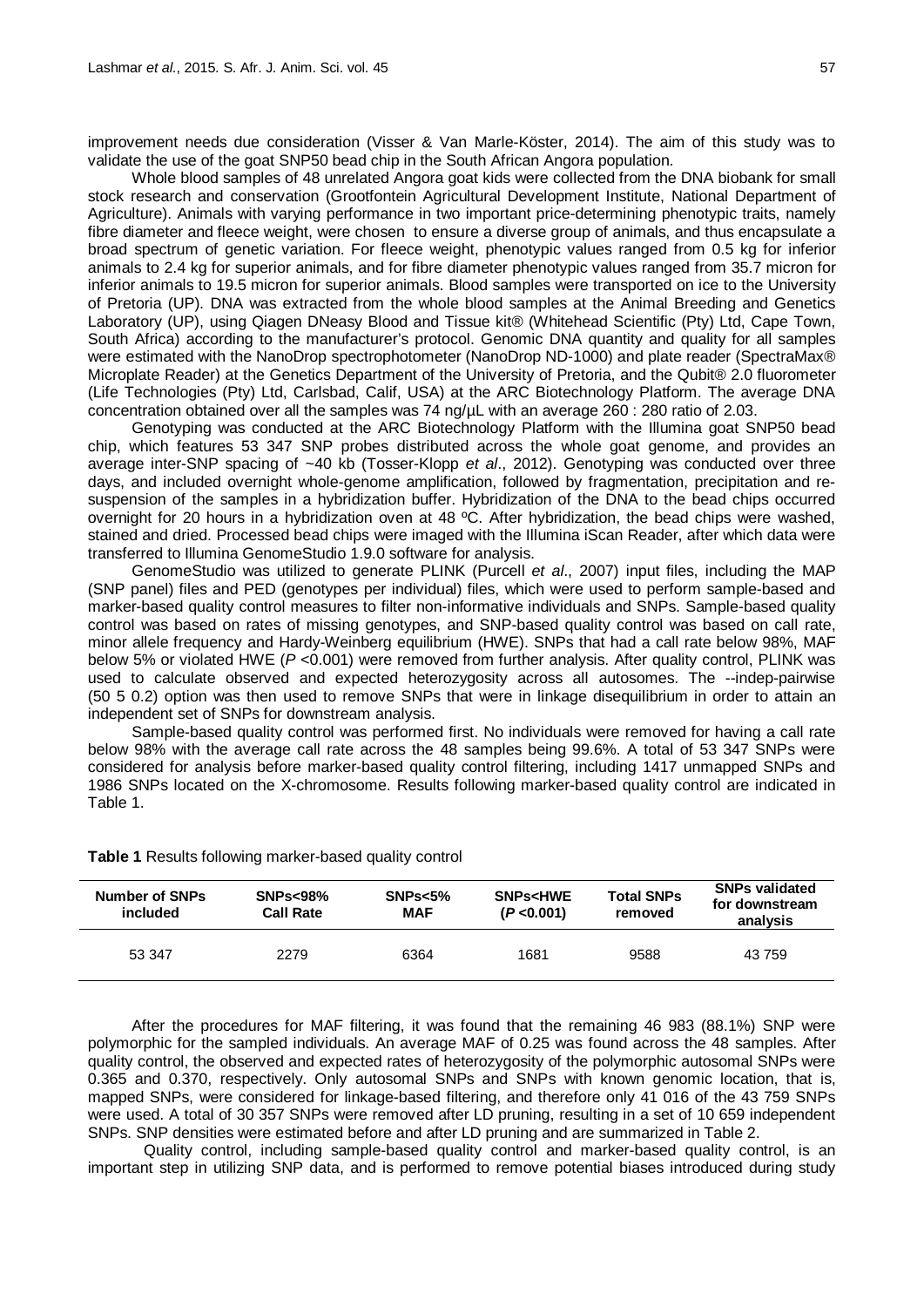|                   | Minimum gap (bp) | Maximum gap (kb) | Median gap (kb) | <b>SNP density</b><br>(average gap) |
|-------------------|------------------|------------------|-----------------|-------------------------------------|
| Before LD pruning |                  | 971              | 46              | 1 SNP/~59 kb                        |
| After LD pruning  | 139              | 1993             | 142             | 1 SNP/~226 kb                       |

**Table 2** SNP densities before and after linkage disequilibrium filtering

LD: linkage disequilibrium.

design, as well as errors from genotyping laboratory procedures and subsequent genotype calling (Anderson *et al*., 2010). Sample-based filtering relates to the sample call rate, and can be influenced by factors such as DNA quality and concentration, as well as genotype calling algorithms (Anderson *et al*., 2010). The average call rate of 99.6% obtained in this study is comparable with call rates of above 99.5% (Kijas *et al*., 2013) and 99.9% (Tosser-Klopp *et al*., 2014) reported in international studies in which numbers of Angora goats were genotyped using the 50K goat SNP chip. These results compare favourably with the average call rate of approximately 99.9% obtained across 10 goat breeds during the validation phase of the development of the goat SNP chip (Tosser-Klopp *et al*., 2014). In comparison with other validation studies performed for livestock in South Africa, the average call rate obtained can be compared with a range of 96.7% (Holstein) to 99.7% (Angus) obtained during an evaluation of the performance of the bovine SNP50 bead chip in South African cattle breeds (Qwabe *et al*., 2013).

The successful application of SNP arrays depends largely on the degree of polymorphism in the various breeds within each species (Fan *et al*., 2010). An average MAF of 0.25 obtained across all 53 347 loci compares favourably with average MAF ranges of 0.18 to 0.23 in horses using the equine SNP50 bead chip (McCue *et al*., 2013), and a value of 0.24 for African N'Dama and Sheko breeds using the bovine SNP50 bead chip (Matukumalli *et al*., 2009). During an evaluation of the bovine SNP50 bead chip in four South African cattle populations, Qwabe *et al*. (2013) reported MAF ranges between 0.17 for Nguni cattle and 0.22 for Holstein cattle.

After filtering out SNPs with low MAF, 46 983 SNPs (88.1%) proved to be polymorphic for the South African Angora goat, which is comparable with the number of polymorphic loci found in other goat breeds (Jinlan: 45 648, Skopelos: 50 908) that were not included in the SNP discovery process (Tosser-Klopp *et al*., 2014). However, differences in sample sizes among studies should be considered in comparing the results. The number of polymorphic loci compares favourably with values of 28 869 and 35 084 SNPs obtained for African N'Dama and Sheko breeds, respectively, during Illumina's bovine SNP50 content validation study (Matukumalli *et al*., 2009). The level of polymorphism compares favourably with the range of 35 843 for Nguni to 41 078 for Holstein when the bovine SNP50 chip was validated for cattle breeds in South Africa (Qwabe *et al*., 2013). All these comparisons were based on similar quality control parameters in previous studies and in the current study.

The average observed heterozygosity for the 48 animals was calculated as 0.365, which was similar to the expected value of 0.370. The observed heterozygosity was lower than the value of 0.442 obtained for Angora goats sampled by Kijas *et al*. (2013).

To perform certain population genetic analyses such as principle component analysis (PCA), it is ideal to include only independent SNPs (Anderson *et al*., 2010). Markers that are in LD were inactivated in order to remove bias caused by linkage and to obtain a set of SNPs with the maximum number of independent markers (Davis *et al*., 2011). Following LD pruning, there should be no SNP pair within a given window, usually 50 kb, that are correlated, taken as r<sup>2</sup> > 0.2 (Anderson *et al.*, 2010). The SNP density obtained before LD-based filtering (1 SNP/~59 kb) was lower than the densities of 1 SNP/~53 SNP obtained for Alpine and Saanen goats, but higher than the densities of 1 SNP/~67kb and 1 SNP/~71kb for SA Boer and Toggenburg goats, respectively (Brito *et al*., 2014). SNP densities obtained after LD-based filtering (1 SNP/~226kb), however, were considerably lower than the original average inter-SNP distance range of 30 - 90 kb, as stated by Tosser-Klopp *et al*. (2014).

It can be concluded from the results that the breed-based application of the goat SNP50 bead chip for the South African Angora goat is possible. Even though no fibre-producing breed was included in developing this genotyping tool, the high level of polymorphism observed in this study suggests that the goat SNP50 bead chip will allow for applications such as genome-wide association studies, diversity studies, parentage verification, selection signatures and eventually genomic selection.